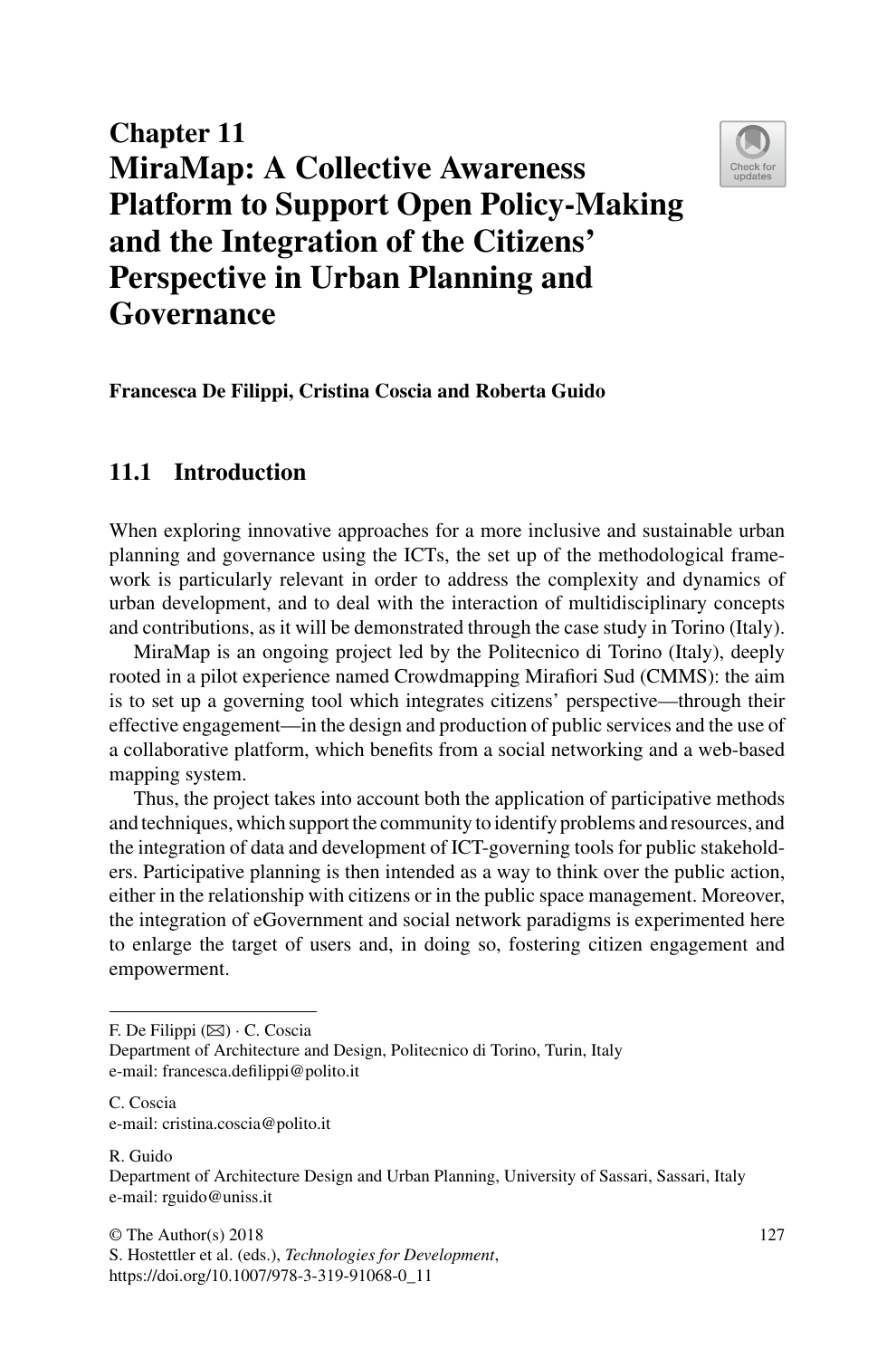# **11.2 International Policies and Action Plans on Civic Engagement and Social Innovation in Urban Development**

The rising people's demand to have access and to be involved in decisions dealing with their own urban context led European Union (EU) institutions to consider the role of participation for its policies. Although urban planning is not a specific European policy, competence, actually economic, social and territorial cohesion all have a strong urban dimension: as the vast majority of Europeans live in or depend on cities, their developments cannot be isolated from a wider European policy framework (European Commission, DG Regional Policy [2011b\)](#page-10-0).

The URBACT III Operational Programme 2014–2020 includes among its specific objectives to ensure a participatory approach through the involvement of the relevant stakeholders in the action-planning process (URBACT Study [2015;](#page-11-0) URBACT II [2015\)](#page-11-1) .

Also at international level, the United Nations Agenda (Transforming our world: the [2030](#page-11-2) Agenda for Sustainable Development) includes participation among postmillennial Goals. Indeed, one of them (16) aims to 'Promote peaceful and inclusive societies for sustainable development, provide access to justice for all and build effective, accountable and inclusive institutions at all levels'—together with its commitment (16.7) to 'responsive, inclusive, participatory and representative decisionmaking at all levels'.

Furthermore, it cannot be avoided to consider the arising of platforms, software and applications, often seen as solutions to societal needs: they enable exchange, communication and the creation of a community of citizens and other stakeholders on shared interests and concerns. They are seen as tools to empower citizens, including marginalized groups, improve public services and at the same time ensure equal access to information and promote democracy (European Commission [2015\)](#page-10-1).

For this reason, EU bodies began recognizing the role of ICT to foster new forms of civic engagement in urban planning, as a social innovation and to support social innovations.

Within the *Europe* [2020](#page-11-3) *Strategy*, the *Digital Agenda* recognizes the key role of public administrations in creating the condition to foster social innovation, becoming more and more 'open, flexible and collaborative in their relations with citizens' and promoting the 'eGovernment to increase their efficiency and effectiveness and to constantly improve public services in a way that caters for user's different needs'. At a time of highly constrained public resources, ICT is seen as a tool to help the public sector develop innovative ways of delivering its services to citizens while unleashing efficiencies and driving down costs.

Within the *2020 Digital Agenda*, it has been launched the European eGovernment Action Plan 2011–2015—harnessing ICT to promote smart, sustainable and innovative Government [COM[\(2010\)](#page-11-4) 743 final]. Based on the Malmö Ministerial Declaration of 2009, it sets out the objectives for public administrations to invite third parties to collaborate on the development of eGovernment services, strengthen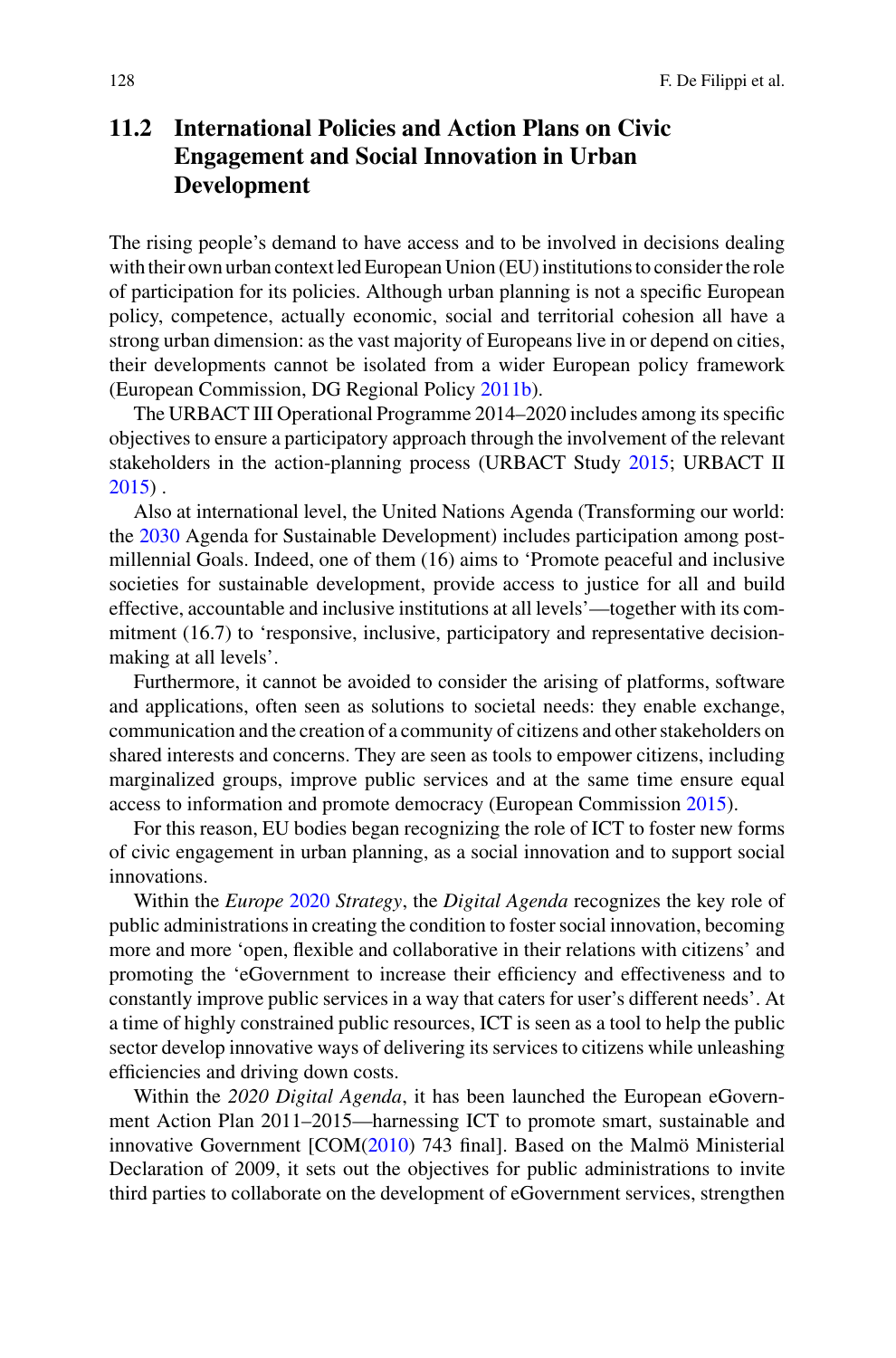the transparency of administrative processes and involve stakeholders in public policy processes.

In particular, its priority *User empowerment* stresses the importance of increasing the capacity of citizens and organizations, promoting the development of services designed around users' needs, and inclusive services, the collaborative production of services, the re-use public sector information, improving transparency and fostering the involvement of citizens and businesses in policy-making processes.

The Action Plan underlines that 'social networking and collaborative tools enable users to play an active role in the design and production of public services' (eGovernment Action Plan 2011–2015, 2.1.2). However, it invites to explore which are the most suitable tools and how best to apply these to effectively engage civil society and individual citizens.

Also, the *European Innovation Partnership on Smart Cities and Communities* (establishing strategic partnerships at the local level and across borders in Europe) recommends new tools of engagement. One of the main actions proposed is to *'implement collaborative, integrated smart city planning and operation, that maximise city*-*wide data to deliver more agile processes; employing modern multi*-*criteria simulation and visualisation tools' (EIP Smart Cities and Communities,* Strategic Implementation Plan [2013\)](#page-11-5).

The focus of innovation's needs for Europe was defined in the European research programme Horizon 2020, that also addresses funding to projects that promote platforms to set up more participatory democratic processes and to support grassroots processes and practices to share knowledge. Collective Awareness Platforms are expected to have very concrete impacts to foster open democracy, open policy-making (better decision-making based on open data) or in new collaborative approaches to inclusion (*Horizon 2020 Work Programme 2016*–*2017, 5.i. Information and Communication Technologies*).

In the report *Cities of Tomorrow*—*Challenges, visions, ways forward* (European Commission, DG Regional Policy [2011b\)](#page-10-0), the European Commission made the following recommendations for actions: empowering cities to define their own policies related to their context; ensuring transversality of policies and impact of one area on the other; supporting cities but leaving them room for *manoeuvre* in connecting with citizens; letting cities decide on their own priorities.

The Bureau of European Policy Advisors gave a definition of social innovation: 'Innovations that are social in both their ends and in their means. Specifically, we define social innovation as new ideas (products, services and models) that simultaneously meets social needs and creates new social relationships or collaborations. In other words, they are innovations that are not only good for society but also enhance society's capacity to act' (BEPA [2011a,](#page-10-2) p. 33).

Social innovation is, therefore, considered at the heart of reshaping society: it can be used and developed, both as a means and as an end to city governance. However, the bridge between these diffused initiatives and the ability to catalyze them into inclusive governance is often missing, so, it is solicited a more integrated connection (De Filippi et al. [2017\)](#page-11-6).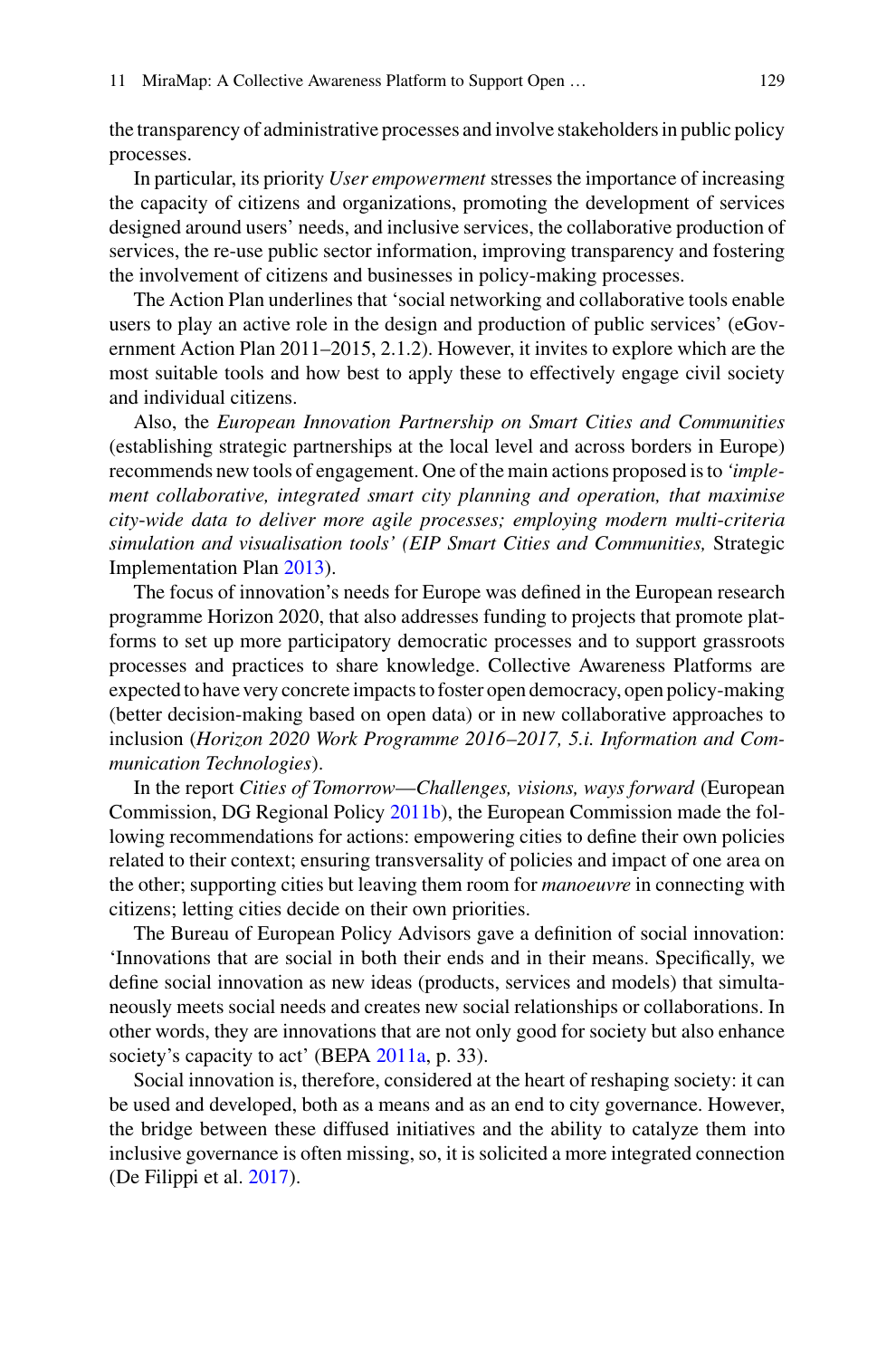# *11.2.1 Citizens Participation Through the ICTs: The Global Scenario*

An increasing demand from citizens to participate and collaborate to the future urban scenarios, especially at local and regional scale, have also challenged democracies all over the world (Held [2006\)](#page-10-3). Public administration of representative democracies have, thus, progressively adopted policy frameworks to become more responsive by taking more participatory elements over and by opening up to the public in many fields. As a result, it has involved a virtuous mechanism by which political framework of public administration drives social innovation by promoting bottom-up approaches to policy-making for better governance and sustainable development (Horita et al. [2015;](#page-10-4) Davies et al. [2012\)](#page-11-7).

The development of ICTs (especially, user-driven applications) has widely been recognized as a way of encouraging communications between people by transforming the way they interact and they use the Internet (Ratti [2013\)](#page-10-5).

Web-based services are excellent opportunities to improve three broad qualities of good governance like enhance transparency, people participation and public services in a way more cost-effective and accountable for citizens (Innes and Booker [2004\)](#page-11-8).

ICT tools for eGovernment can enhance public engagement and permit a wider percentage of the population to contribute to the public management. ICTs thereby are seen as tools to better enable participation, democracy and more inclusive societies, evolving from traditional top-down hierarchical models towards networked models, to facilitate interactions between urban stakeholders and actors (Silva [2010\)](#page-10-6).

However, a number of critical issues and challenges still need to be tackled. Many of them can be related back to the lack of skills and to the shortcomings of both the ICT-enabled tools; moreover, the digital illiteracy and the digital divide. These effects endure both in the Global North and in the Global South between elders and generations 'born digital' as between urban centres and peripheries or rural areas; the question requires to be put forward concerning the Global South, in which too often applications of urban planning, eGovernment, ICTs only partially address the real challenges facing sustainability (Priti [2006\)](#page-11-9). It is because models are built in and for the North and then transferred to the South, without having been replanned to the specific objectives, but simply adapted (Bolay [2015\)](#page-11-10).

Nevertheless, ICT performance will remain crucial not only in the Global North countries for sustaining long-term development and enhancing governance models, but also in the emerging and developing countries in fostering structural transformations, increasing efficiency as well as reducing the digital, economic, and social divides within their territories (World Commission on Environment and Development [1987;](#page-12-0) World Conservation Union [2006;](#page-12-1) WSIS, World Summit on the Information Society [2003\)](#page-12-2).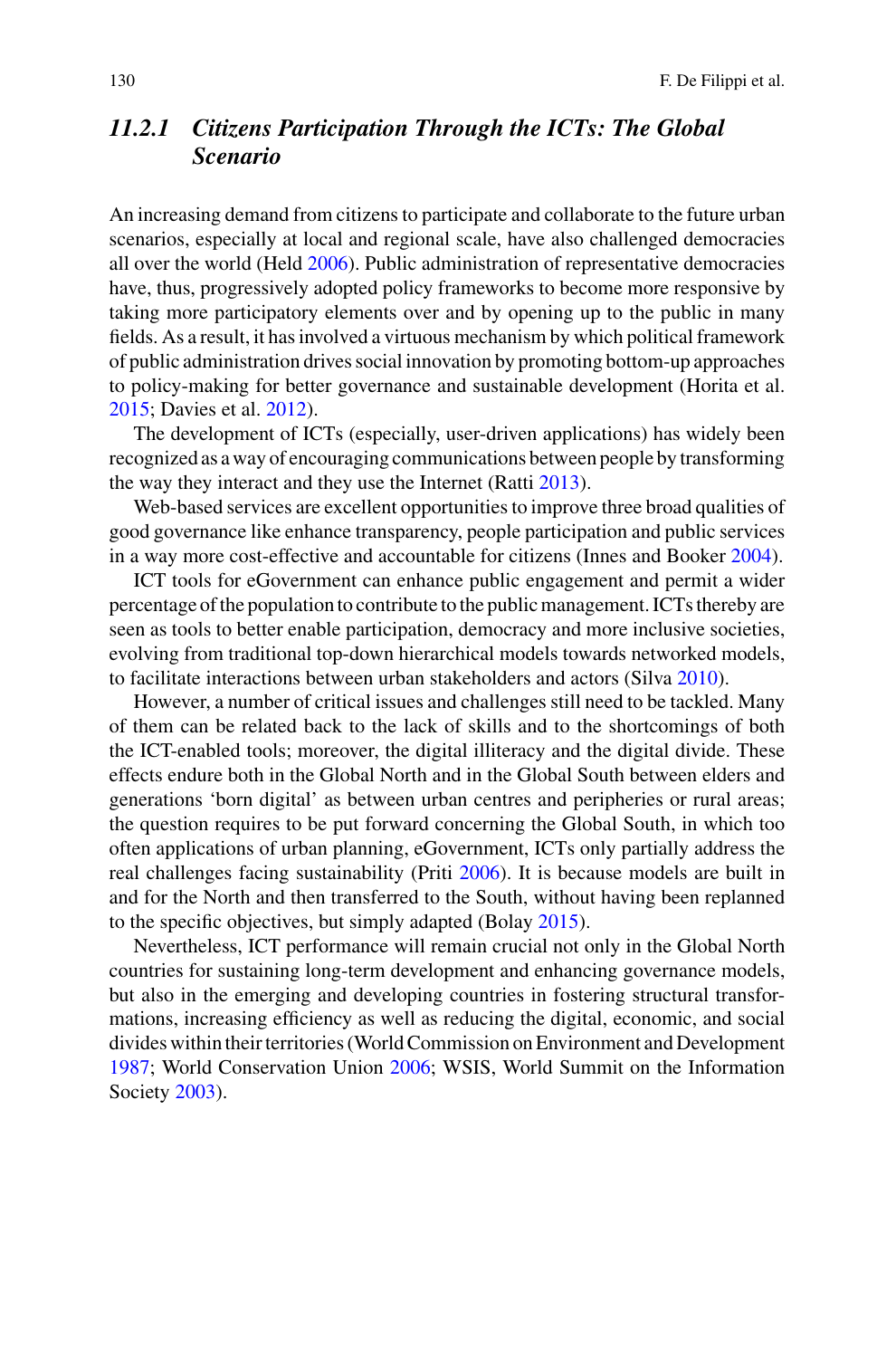#### **11.3 Related Work on the Field**

The MiraMap project in Torino has a common goal with other systems, offering an online platform which allows citizens to interact with the public administration and to send information (De Filippi et al. [2017b\)](#page-11-6). They all have a transparent interface and are easy to use, and allow to see the warning list and to check the status.

Differently than other projects based on maps such as the successful open-source solution FixMyStreet in UK, a platform where people can send information and discuss local problems about infrastructural issues, or the commercial products ePart and ImproveMyCity, MiraMap focuses also on the proactive part where citizens can report proposals and positive aspects of their neighbourhood. Differently than other proposals such as IRIS Beta in Italy, which have a 'social network' character, it is based on an interactive map, which multiplies the visibility of citizens actions. Other community-aimed solutions such as Streetlife and EveryBlock do not connect citizens with the administration.

Regarding web platforms and applications developed for residents of a neighbourhood or specific locality, we can differentiate three generations of technologies on the basis of their interactivity (De Filippi et al. [2016\)](#page-11-11).

First, we can consider the numerous community portals which list local businesses and services, and are produced often by local residents, such as through user-generated content, ranging from news to event listings (e.g. [www.lovecamden.org,](http://www.lovecamden.org) [http://www.sansalvario.org/,](http://www.sansalvario.org/) etc.). Even if the content is shown in web pages without the use of maps, the geographical nature of the information shared change, becoming based on specific areas of the cities, such as neighbourhoods. Thus, the general objective is to provide online information to those who are interested in getting to know what happens in a given part of the city.

Second, a recent approach has gone a step beyond information provision by enabling people to have a direct link to others who live around them. Sometimes people are also supported to engage with local businesses, associations and/or governing bodies. Examples of such approaches include the EU-funded MyNeighbour-hood platform [\(www.my-n.eu/da\)](http://www.my-n.eu/da) and the Polly & Bob platform in Germany (blog. [pollyandbob.com/\). Discussions are enabled by blogs, discussion forums, event cal](http://www.blog.pollyandbob.com/)endars, etc. In this case, simple GeoWeb applications enable citizens to map POI and events. The general thrust is to encourage people to get involved within their own neighbourhoods and engage their family and friends to do the same. Data and functionality of existing City Information Apps (e.g., MyCityWay, Foursquare) are combined with tools that connect people locally. My Neigbourhood also experiments with basic gamification techniques to stimulate community building.

Whether in the first case the approach was mainly based on information, here the focus is on facilitating communication between people.

Third, the applications of open-source software in post-emergency situations, such as Ushahidi, that has been adopted—as will be demonstrated—in the pilot Crowdmapping Mirafiori Sud/CMMS in Torino. Ushahidi, developed in Kenya to map in 2008 the violence in the post-electoral period, is an open-source platform,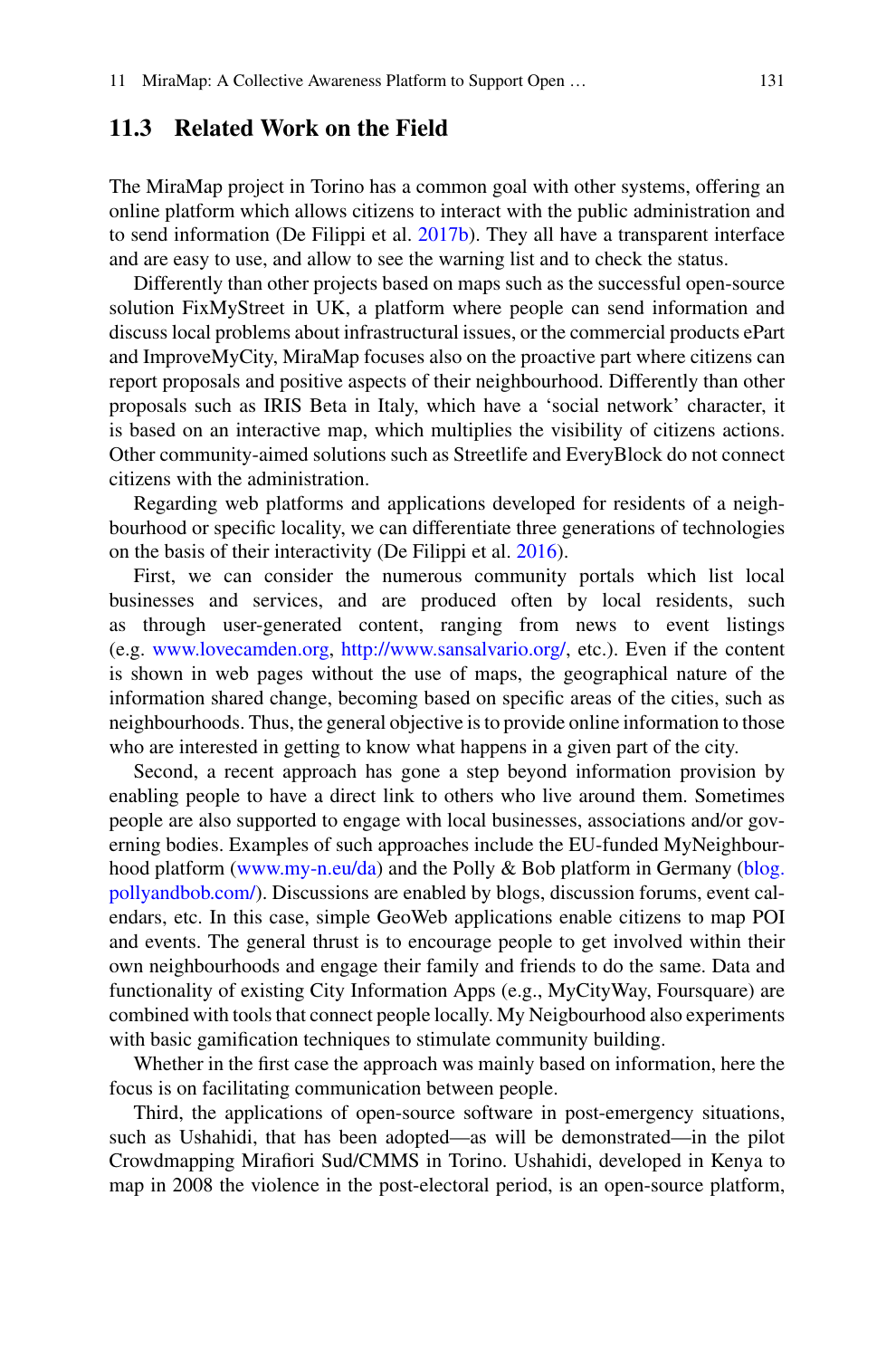which allows an easy crowdsourcing of data and the total transparency of their diffusion (Hagen [2011\)](#page-11-12). Ushahidi is nowadays used as a prototype and an example of something that could be done by matching information generated from citizens' reports, media and NGOs into a geographical map.

Finally, map-based services have been used to push the attention at problems or things that have to be changed in the cities. This generation of services has only indirectly involved Local Authorities, since interaction with the platform on the Institution's side is not allowed. It is worth mentioning Infalia—Improve My City and FixMyStreet where problems are reported on a map in order to be addressed by the local Council, but not directly managed. Another example is Changify platform [\(www.changify.org\)](http://www.changify.org), which particularly focuses on people who wish to share things they love or would like to see changed in their neighbourhood.

Current online neighbourhood portals are, therefore, primarily directed towards strengthening community life with help of online technologies, thereby engaging citizens to communicate and discuss any issue of interest.

Considering MiraMap functionalities, it can be included within this third generation of technologies as well as FixMyStreet and ImproveMy City, but differently from them, it focuses also on the propositive part of citizens, who can report proposals and positive aspects of their neighbourhood. It aims at further increasing engagement and at promoting co-production of services by means of the social networking functionalities (Kingston [2007\)](#page-11-13).

## **11.4 From a Pilot to a Governing Tool: A Case Study in Torino (Italy)**

As mentioned in the Introduction, the case study in Torino has been developed in two phases: first, the application of participation techniques on a simplified prototype (Crowdmapping Mirafiori Sud/CMMS) and, second, the development of a more sophisticated IT solution (MiraMap).

The first phase carried out in 2013 in a bound and determined area of the Mirafiori Sud district, has been addressed to investigate if the use of the ICTs could be a means to foster social inclusion.

The second phase, in 2015, implemented in the same reference context but in a wider geographical area, develops a more structured approach both in terms of IT system and governance model. The participatory approach developed during the first phase has been essential to validate and to foster technological benefits.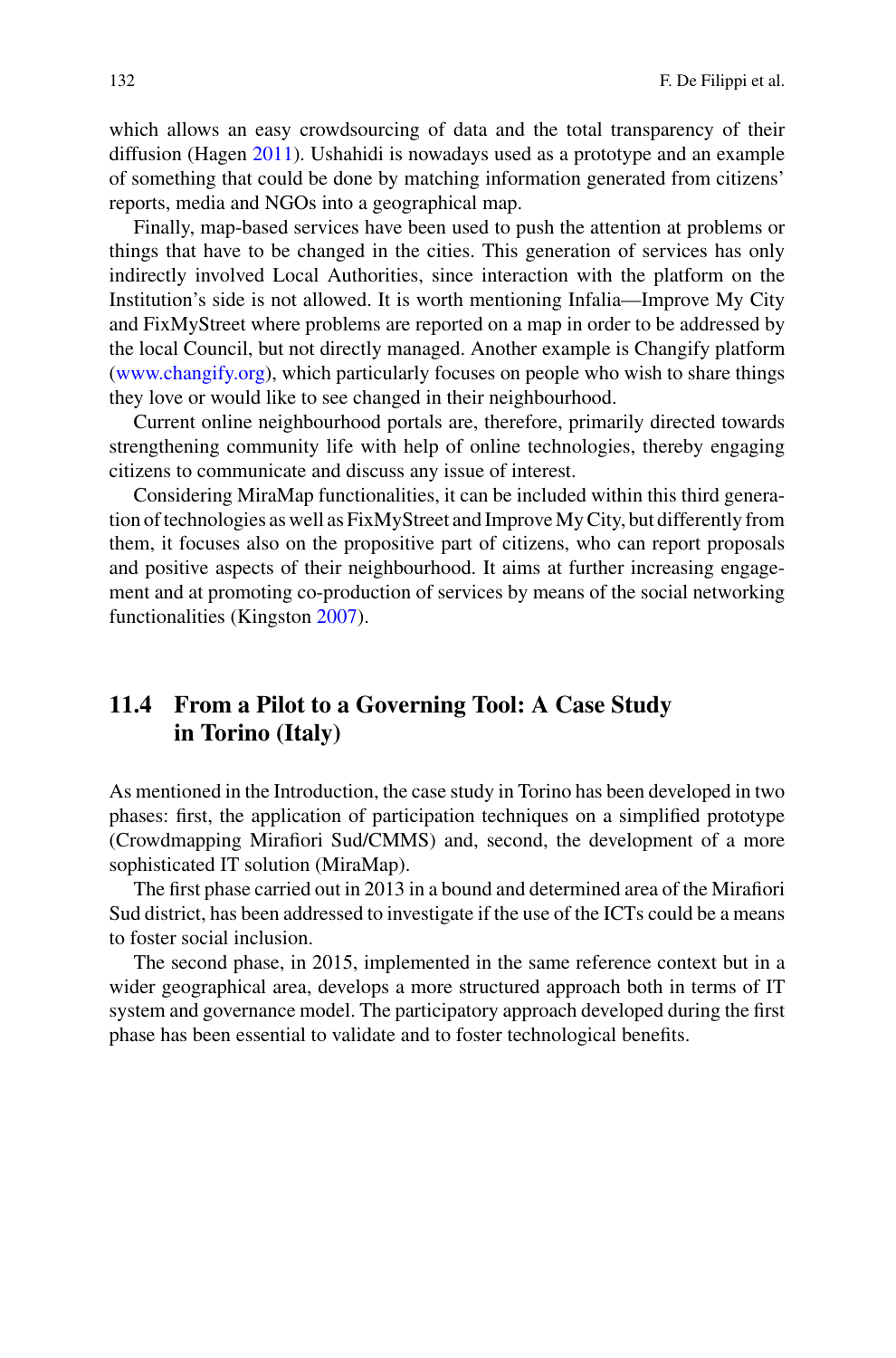

Fig. 11.1 Public meetings with the engaged stakeholders

### <span id="page-6-0"></span>*11.4.1 The Methodology*

#### *Phase 1*

The overall goal of the CMMS pilot experience has been to establish strong connections within the territory and institutional relations with the local actors. The crowdmapping process implemented in this phase has been useful not only to sensitize the population and to define the state of the art, but mostly to analyse and share the results together with all the stakeholders engaged (the community, the public administration and the researchers) in order to hypothesize active and participative solutions (Fig.  $11.1$ ).

The project involved the academic (including students) and the local community in a participative and inclusive process to identify and report on a web-based map the obstacles/barriers—either them being physical, spatial or cultural—which prevent vulnerable categories to access and use the public space in the neighbourhood. In order to allow an easy crowdsourcing of data and the total transparency of their diffusion, the open-source platform 'Ushahidi' has been adopted and customized. The technological tool provided a free database to gather collective information and show them on a web-based crowdmap (Fig. [11.2\)](#page-7-0).

One of the key elements offered by Crowdmap-Ushahidi is the use of mobile phones as a way to report and receive updates, not needing an Internet connection,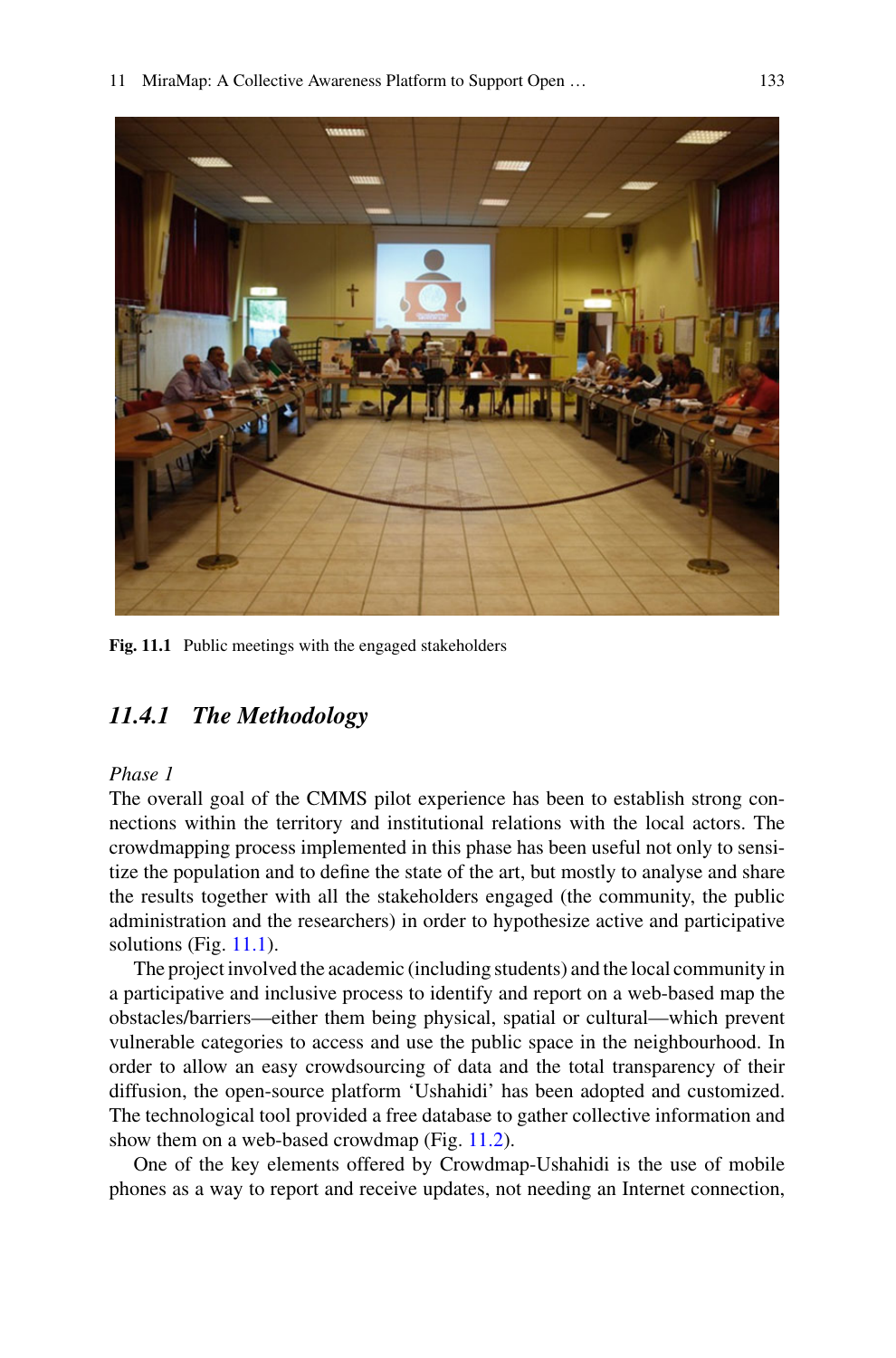

<span id="page-7-0"></span>**Fig. 11.2** Crowdmapping reports on the web-based map provided by Ushahidi

which might not always be available. That was an essential element for the implementation of the project in order to achieve social inclusiveness by providing the possibility to report from any kind of mobile device. Outcomes of data collection were published to make them accessible to the local authorities. In the meanwhile, an analysis of data was needed, in order to understand the weak points and to further discuss with people, and so a plan of activities, such as traditional meetings to transect walks, was set up (De Filippi et al. [2017a\)](#page-11-14). This process was important to enhance public participation, involving people from the first to the last step (Fig. [11.3\)](#page-8-0).

#### *Phase 2*

The results achieved have been essential to move to the next phase. The MiraMap platform has been set up in order to answer requests from citizens and stakeholders. Their positive feedback has been considered as an essential prerequisite to design a proper governing tool facilitating their effective engagement.

The process expects to involve both citizens and the local administration in a report process of critical issues as well as positive trends and resources within the Mirafiori Sud district area, throughout the use of a digital platform made up of a geo-referenced map combined with a BPM—Business Process Management system (De Filippi et al. [2016\)](#page-11-11).

The interactive map is used by citizens to report problems and proposals in the neighbourhood, making them visible to everyone. The BPM is used by the administrative staff to manage the reports and give feedbacks. The map automatically shows the progress of the administrative process as the workflow proceeds in the BPM, and it provides citizens and policymakers with a comprehensive view of problems and opportunities of the neighbourhood (Fig. [11.4\)](#page-9-0).

The regular stakeholder engagement at different stages of the ICTs toolset and development process helped in specifying and validating necessary and common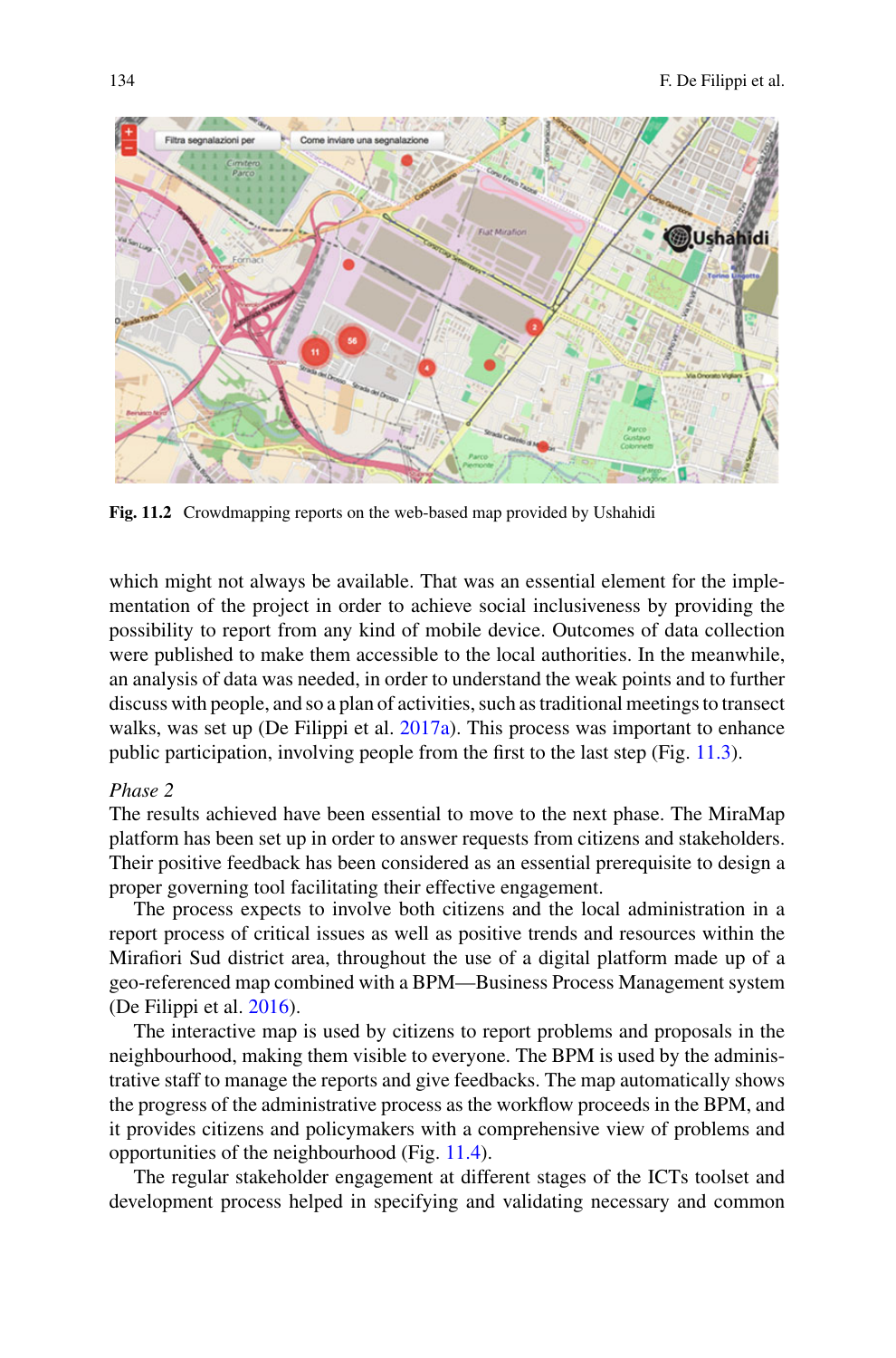

Fig. 11.3 Data collection with the community (transect walks)

<span id="page-8-0"></span>requirements specification. In particular, in order to ensure the tool compliance and integration into the current administrative process, the managing executives and the public officers have been involved in each step in co-creating and testing the technological platform.

At the same time, a monitoring and evaluation process, based on the Community Impact Analysis (CIA) method (Lichfield [1996;](#page-10-7) Coscia and De Filippi [2016\)](#page-11-15) has been defined and set up.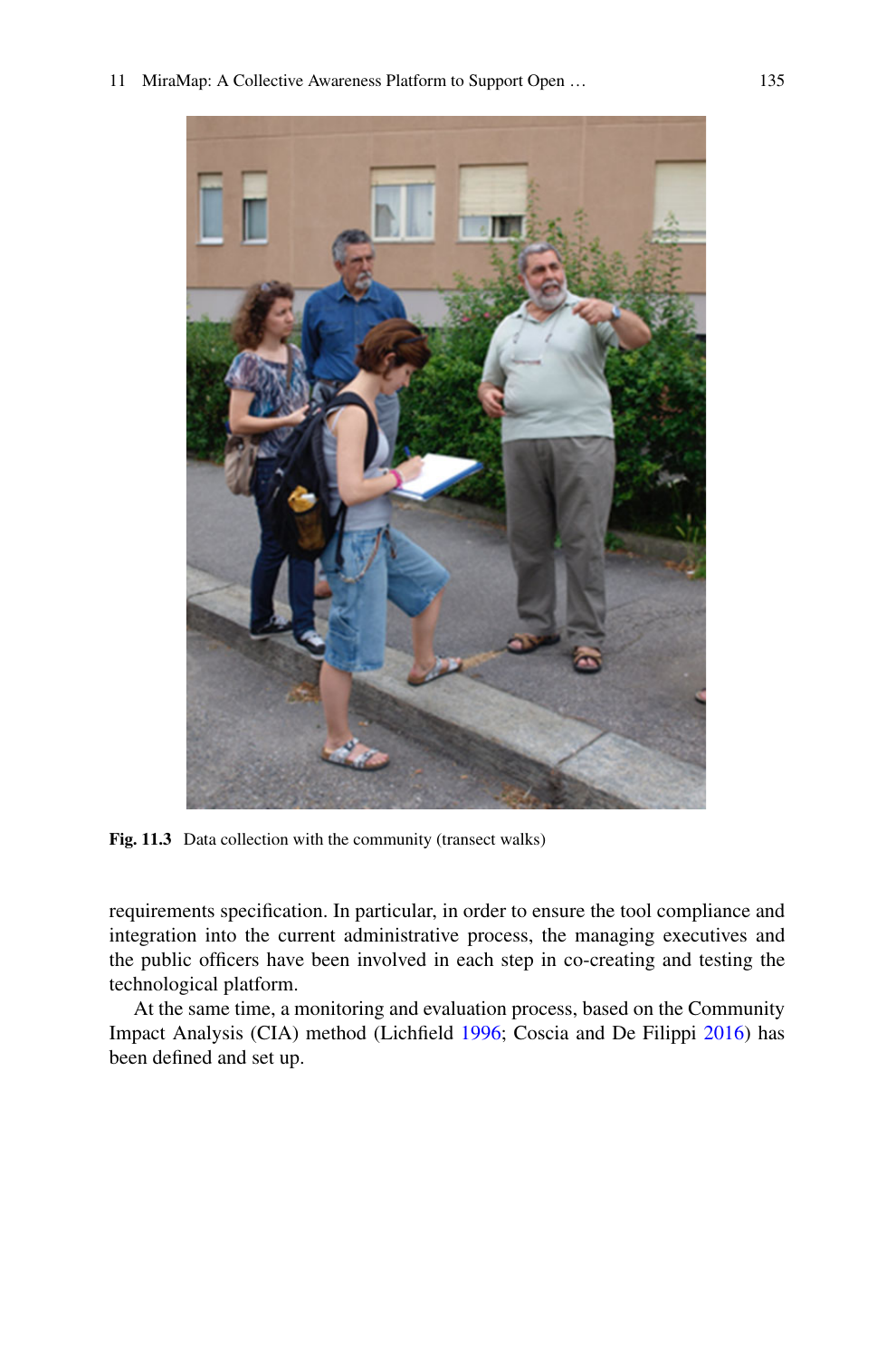

**Fig. 11.4** The MiraMap website

# <span id="page-9-0"></span>**11.5 Achievements and Further Research Steps**

In the perspective of enhancing strategies, approaches and tools for driving innovation in urban planning, management and governance at different scales and generating social impact through the use of the ICTs, the specific case study aims to give a contribution in terms of lessons learned. In particular, some key issues should be tackled and achieved in the planning process:

- 1. the design of a collaborative platform and a methodology able to foster social inclusion and innovation, starting from an accurate analysis of residents' needs;
- 2. the integration of the technology (online) with the participatory process (offline), to enhance social impacts strategies and promote community empowerment;
- 3. the compliance and integration of the tool into the administrative process (workflow), promoting the openness, the transparency and the accountability of the local government;
- 4. the capacity building process, involving both public officers, administrators and the community;
- 5. the setup of a monitoring and evaluation process;
- 6. the development of a strategic and action plan to support the replication and scale-up of the piloted action.

The tool makes possible for the community to be involved in co-designing and co-producing services (De Filippi et al. [2017b\)](#page-11-6). From the Local Government side, having enabled it to access and produce data, it builds and strengthens its accountability. The workflow management needs to suit as best as possible to features of the administrative process in use and, above all, to become an opportunity to make it more efficient thanks to the methodology adopted to get feedback from administrative staff, that is made by an iteration of testing phases after fast IT developments.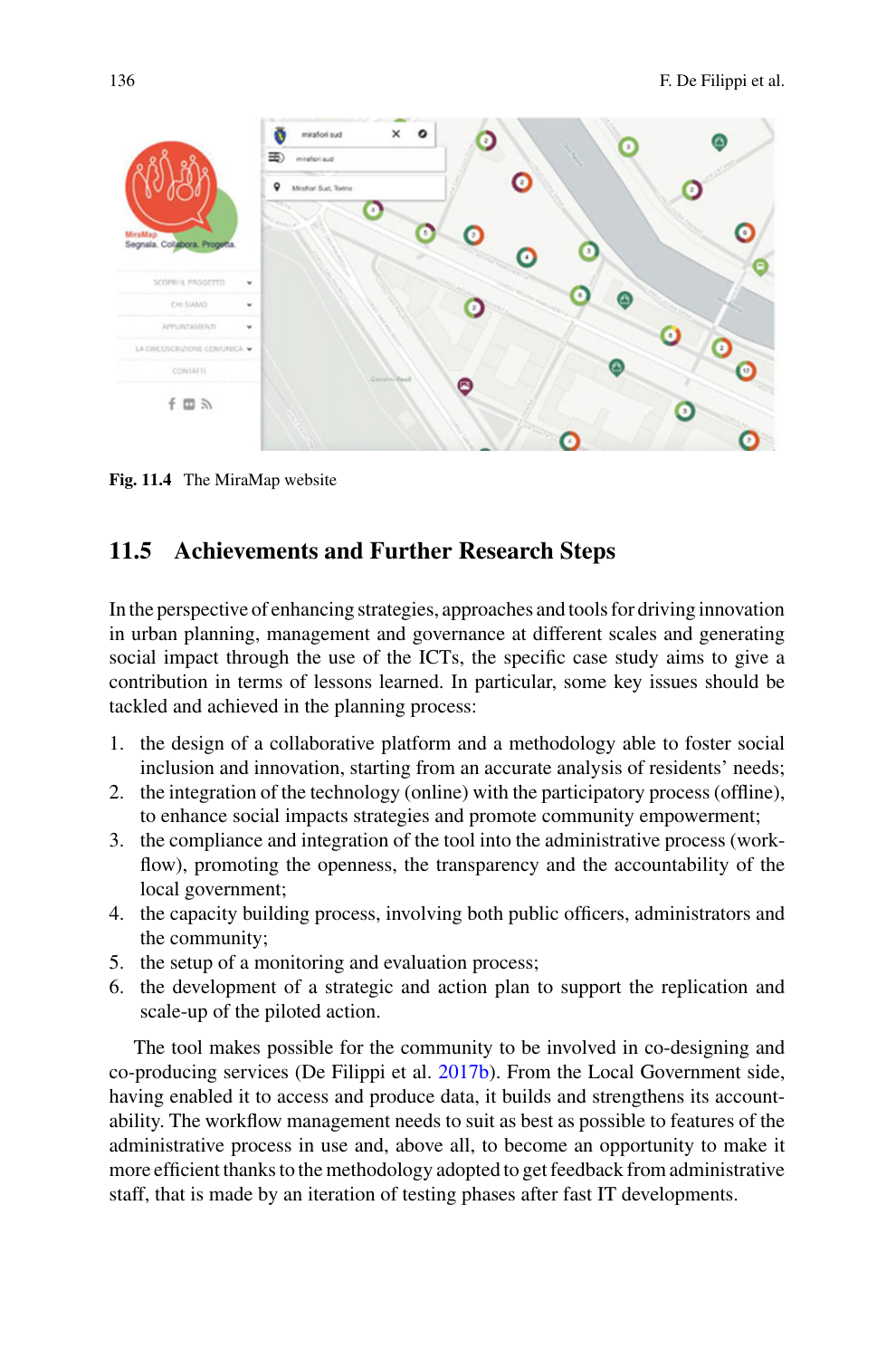In 2016, Torino was awarded consistent funding by the Italian government in order to implement innovative regeneration projects in 'peripheral' areas. The inclusion of the MiraMap project among the actions of the city opens up further opportunities for work on the platform.

The next step (third phase) regards the replicability of the method and the model in other administrative areas and scalability to the metropolitan scale, with a substantial commitment to expanding interoperability with other administrative tools and in communicating data to citizens. Further analysis will be dedicated to assessing the social impact and the effectiveness of the process.

Collaborative platforms, starting with their experimentation in marginalized areas, can provide a good field for reflection on how the involvement of citizens can be stimulated through innovative public policies which aim to assess the value of common assets and to structure their shared management.

**Acknowledgements** The technological platform for MiraMap (second phase) has been developed in collaboration with the Social Computing team of the University of Torino coordinated by Prof. Guido Boella. First Life [\(www.firstlife.org\)](http://www.firstlife.org) is a project awarded to the above-mentioned team and funded by the call Smart Cities and Communities and Social innovation of Ministry of University and Research of Italy.

The authors thank A. Cantini who helped with the preparation of the paper, while she was participating in the project, namely in the Academic Year 2015/2016.

### **References**

#### **Books**

<span id="page-10-2"></span>European Commission. (2011a). *Empowering people, driving change: Social innovation in the European Union.* Bureau of European Policy Advisors (BEPA).

<span id="page-10-0"></span>European Commission. (2011b). *Cities of tomorrow—Challenges, visions, ways forward*. DG Regional Policy.

<span id="page-10-1"></span>European Commission. (2015). *Horizon 2020 work programme 2016–2017, 5.i. Information and Communication Technologies*.

<span id="page-10-3"></span>Held, D. (2006). *Models of democracy*. Stanford, Redwood City, CA: Stanford University Press.

<span id="page-10-4"></span>Horita, M., et al. (Eds.). (2015). *ICT tools in urban regeneration*. New York: Springer.

<span id="page-10-7"></span>Lichfield, N. (1996). *Community impact evaluation*. London: UCL Press.

<span id="page-10-5"></span>Ratti, C. (2013). *Smart city, smart citizen. Meet the media guru*. Milano: EGEA.

<span id="page-10-6"></span>Silva, C. (2010). *Handbook of research on E-planning: ICTs for urban development and monitoring*. Pennsylvania: IGI Global Snippet.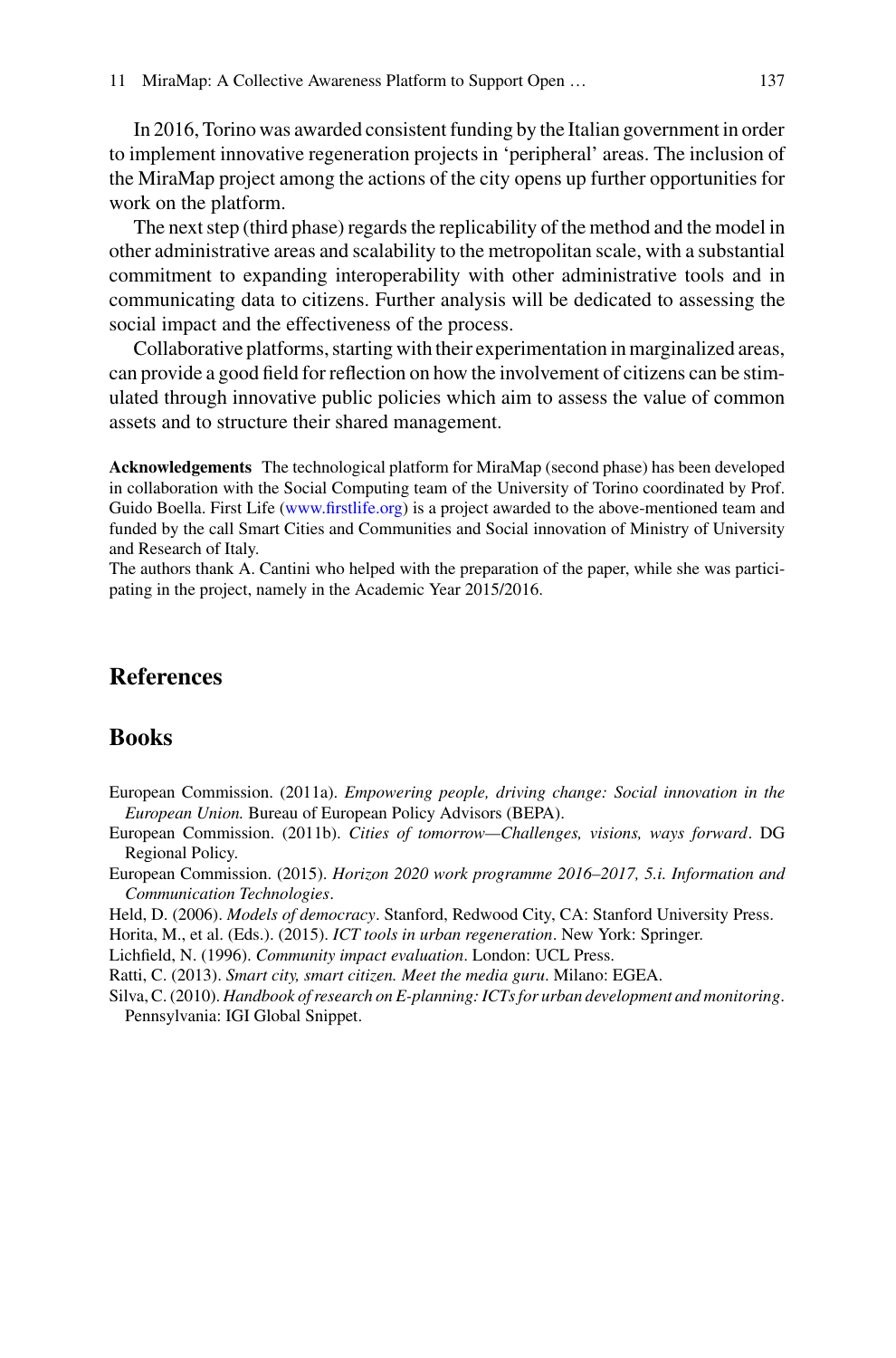- <span id="page-11-0"></span>URBACT Study. (2015). *New concepts and tools for sustainable urban development 2014–2020, synthesis report*.
- <span id="page-11-2"></span>United Nations. (2015). *Transforming our world: The 2030 agenda for sustainable development.*

### **Journal Articles**

- <span id="page-11-10"></span>Bolay, J. C. (2015). Urban planning in Africa: Which alternative for poor cities? The case of Koudougou in Burkina Faso. *Current Urban Studies, 3,* 413–431.
- <span id="page-11-15"></span>Coscia, C., & De Filippi, F. (2016). The use of collaborative digital platforms in the perspective of shared administration. The MiraMap project in Turin (EN version). *Territorio Italia, 1,* 61–104.
- <span id="page-11-7"></span>Davies, R. S., Selin, C., Gano, G., & Pereira, G. Â. (2012). Citizen engagement and urban change: Three case studies of material deliberation. *Cities Elsevier Journal, 29*(6), 351–357.
- <span id="page-11-11"></span>De Filippi, F., Coscia, C., Boella, G., Antonini, A., Calafiore, A., Guido, R., et al. (2016). MiraMap: A we-government tool for smart peripheries in smart cities. *IEEE Access, 4,* 3824–3843.
- <span id="page-11-14"></span>De Filippi, F., Coscia, C., & Cocina, G. (2017a). Piattaforme collaborative per progetti di innovazione sociale. Il caso Miramap a Torino, *Techne* n. 14 (2017). Firenze University Press.
- <span id="page-11-6"></span>De Filippi, F., Coscia, C., & Guido, R. (2017b). How technologies can enhance open policy making and citizen-responsive urban planning: MiraMap—A governing tool for the Mirafiori Sud District in Turin. *[International Journal of E-Planning and Research \(IJEPR\), 6](https://doi.org/10.4018/ijepr)*, https://doi.org/10.4018/ ijepr.
- <span id="page-11-8"></span>Innes, J. E., & Booher, D. E. (2004). Reframing public participation: Strategies for the 21st century. *Planning Theory and Practice, 5*(4), 419–436.
- <span id="page-11-13"></span>Kingston, R. (2007). Public participation in local policy decision-making: The role of web-based mapping. *The Cartographic Journal, ICA Special Issue, 44*(2), 138–144.
- <span id="page-11-9"></span>Priti, J. (2006). Empowering Africa's development using ICT in a knowledge management approach. *The Electronic Library, Emerald Group Publishing Limited, 24*(1), 51–67.

## **Online Publications**

- <span id="page-11-4"></span>Communication from the Commission to the European Parliament, the Council, the Economic and Social Committee and the Committee of the Regions of 15 December 2010—The European eGovernment Action Plan 2011–2015—Harnessing ICT to promote smart, sustainable and innovative Government [COM(2010) 743 final]. http://eur-lex.europa.eu/legal-content/EN/TXT/ [?uri=celex:52010DC0743. Accessed November 14, 2017.](http://eur-lex.europa.eu/legal-content/EN/TXT/%3furi%3dcelex:52010DC0743)
- <span id="page-11-3"></span>EUROPE 2020 A strategy for smart, sustainable and inclusive growth [COM(2010)2020 final]. http: [//eur-lex.europa.eu/legal-content/EN/TXT/?uri=celex%3A52010DC2020. Accessed November](http://eur-lex.europa.eu/legal-content/EN/TXT/%3furi%3dcelex%253A52010DC2020) 14, 2017.
- <span id="page-11-5"></span>European Innovation Partnership on Smart Cities and Communities—Strategic Implementation Plan. (2013). [http://ec.europa.eu/eip/smartcities/files/sip\\_final\\_en.pdf.](http://ec.europa.eu/eip/smartcities/files/sip_final_en.pdf) Accessed November 14, 2017.
- <span id="page-11-12"></span>Hagen, E. (2011). Mapping change: Community information empowerment in Kibera. *Innovations*, *6*(1), 69–94. [http://mapkibera.org/wiki/images/4/42/INNOVATIONS-6-1\\_Hagen.pdf.](http://mapkibera.org/wiki/images/4/42/INNOVATIONS-6-1_Hagen.pdf) Accessed November 14, 2017.
- <span id="page-11-1"></span>URBACT II. (2015). *Capitalisation. State of art, social innovation in cities*. http://urbact. [eu/capitalisation2015/catalogue/social/appli.html?summary=complex. Accessed November 14,](http://urbact.eu/capitalisation2015/catalogue/social/appli.html?summary=complex) 2017.